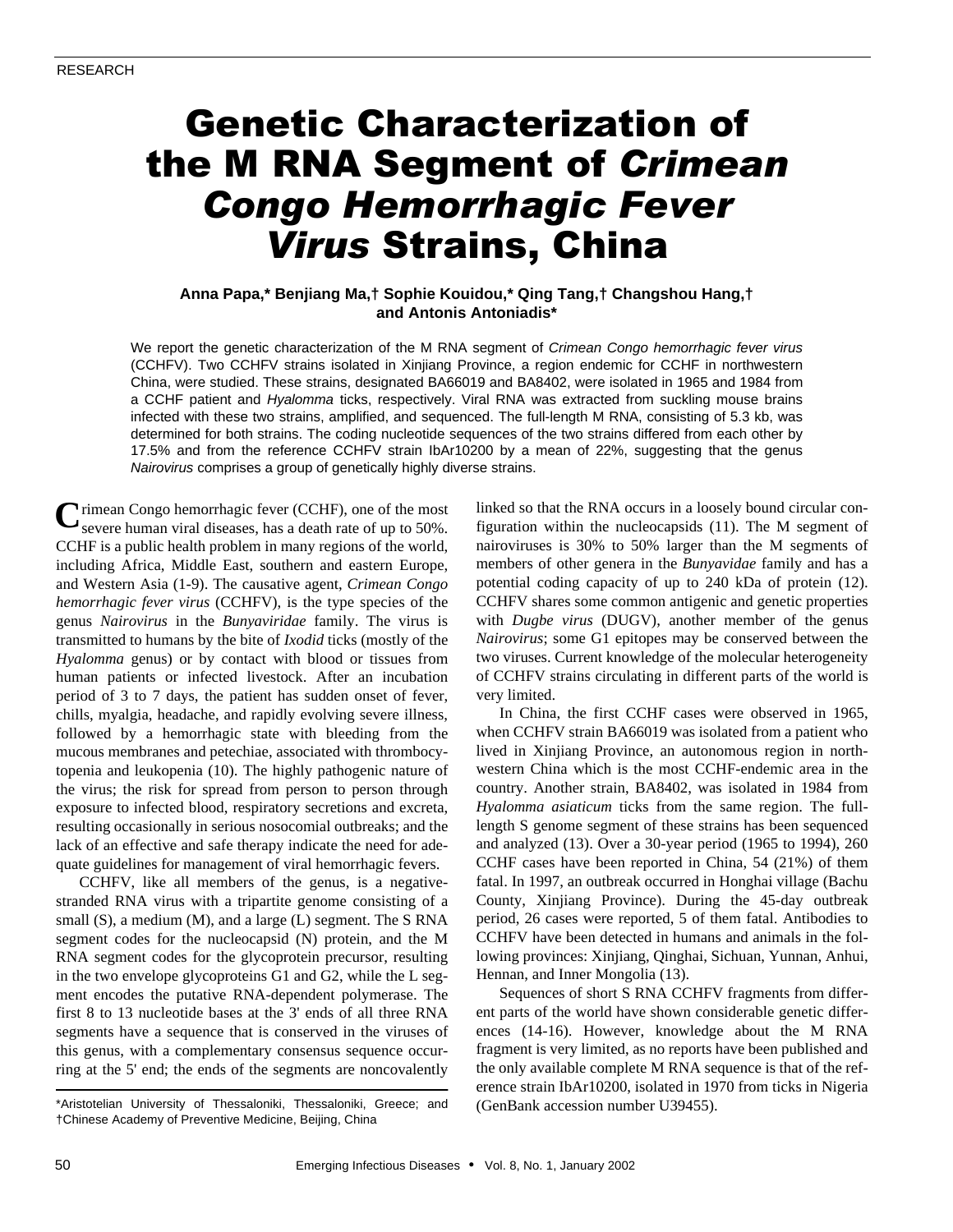The M gene is critical for immunity and pathogenicity, as well as for vaccine development. To define the molecular variability among CCHFV strains, we determined the nucleotide sequences of the M RNA genome segment of two CCHFV strains (BA66019 and BA8402) isolated in China. We also compared their predicted amino acid sequences with the respective sequences of the reference strain.

#### **Virus Strains and Methods**

Two CCHFV strains were studied. The first, strain BA66019, was isolated in 1965 from an ill resident of Xinjiang Province. The second strain, BA8402, was isolated in 1984 from *Hyalomma asiaticum* ticks from the same geographic region. Both strains were propagated in Vero E6 cells.

RNA was extracted from suckling mouse brains infected with the two strains by using Trizol reagent (Invitrogen Corp., Carlsbad, CA) according to the manufacturer's instructions. Complementary DNA was prepared with one gene-specific primer and random hexamers. We used 12 sets of primers to amplify 12 overlapping fragments of the whole M RNA of the two CCHFV strains. Primers were designed with the OLIGO primer analysis software (Molecular Biology Insights, Cascade, CO), first based on the known sequences of CCHFV strain IbAr10200 and later on the basis of the sequences determined. The amplified polymerase chain reaction (PCR) products were purified and sequenced in an ABI 373A Perkin Elmer fluorescent dye automated sequencer (Perkin Elmer/ Applied Biosystems, Foster City, CA). Sequences were aligned by ClustalW and genetic distances were estimated by the Kimura 2-parameter method with DNAdist program from the PHYLIP package (17). A phylogenetic tree was constructed by using Seqboot, DNAdist, Fitch and Consence from the same software package. Hydrophobicity plots were done by the Kyte and Doolittle method (18).

#### **Results**

Twelve overlapping M segment PCR products were amplified and sequenced in both directions, covering a continuous region of the whole M RNA segment of two CCHFV isolates, BA66019 and BA8402; the M RNA sequences were submitted to GenBank and assigned accession numbers AF350448 and 350449, respectively. The overlapping sequences were identical.

The complete M RNA genome of BA66019 was found to be 5,368 nt long, with a nucleotide composition of 30.9% adenine, 24.7% uracile, 22.1% guanine, and 22.3% cytocine (G/C content 44.4%). The 5' and 3' ends are perfectly complementary for 13 nt and partially complementary for 24 nt, with a mismatch at positions 14 and 16. A long open reading frame (ORF) is observed from the first methionine (AUG) start codon at nucleotide positions 78-80 to a stop codon at 5,142-5,144. A second in-frame initiation codon is at nucleotide position 93- 95, in the same position as the start codon of the 10,200 strain. The ORF could encode a polypeptide of 1,689 amino acids with a predicted molecular weight of 186,952.8. The polypeptide sequence contains 12 potential asparagine-linked glycosylation sites (Asp-X-Ser/Thr), and the theoretical pI is 7.99. A hydropathy plot of the M segment protein sequence shows at least six highly hydrophobic, potentially membrane-spanning regions (Figure 1).

The complete M RNA genome of BA8402 is 5367 nt long, with a nucleotide composition of 30.8% adenine, 25.2% uracile, 21.8% guanine, and 22.2% cytocine (G/C content 44.6%). The 5' and 3' ends are complementary and identical with the respective nucleotides of strain BA66019. A long ORF is observed from the first methionine start codon at 78-80 to a stop codon at nt 5,142-5,144. Similar to BA66019 strain, a second in-frame initiation codon is also seen at position 93-95. The ORF could encode a polypeptide of 1,689 amino acids, with a predicted molecular weight of 187,194.1. The polypeptide sequence contains 10 potential asparagine-linked glycosylation sites; the theoretical pI is 7.82. A hydropathy plot of the M segment protein sequence shows at least six highly hydrophobic, potentially membrane-spanning regions, similar to the plot of strain BA66019 (Figure 1).

Alignment of the M RNA sequences of the two Chinese CCHFV strains with that of the reference strain showed considerable variability among the three strains. Greater divergence was observed at the first 240 amino acids of the M genome. The nucleotide and amino acid differences between CCHFV strains in M RNA coding regions are as follows: BA66019 versus BA8402, 17.55% and 13.09%; BA66019 versus IbAr10200, 21.37% and 16.53%; and BA8402 versus IbAr10200, 22.57% and 17.04%, respectively.

Both Chinese strains have an extra proline (CCC for BA66019 and CCU for BA8402) at position 126, which is missing from strain IBAr10200. A phylogenetic tree was constructed; DUGV was used as outgroup (Figure 2).



Figure 1. Hydropathy plot of the *Crimean Congo hemorrhagic fever virus* (CCHFV) strain BA66019 M segment open reading frame representing 1689 amino acids. Twelve potential N-linked glycosylation sites are indicated with an asterisk (\*). The plot was constructed by the method of Kyte and Doolittle (1982) with a window size of 21. Hydrophobic residues appear above the line and hydrophilic residues below the line. Five strongly hydrophobic regions are marked (Ú).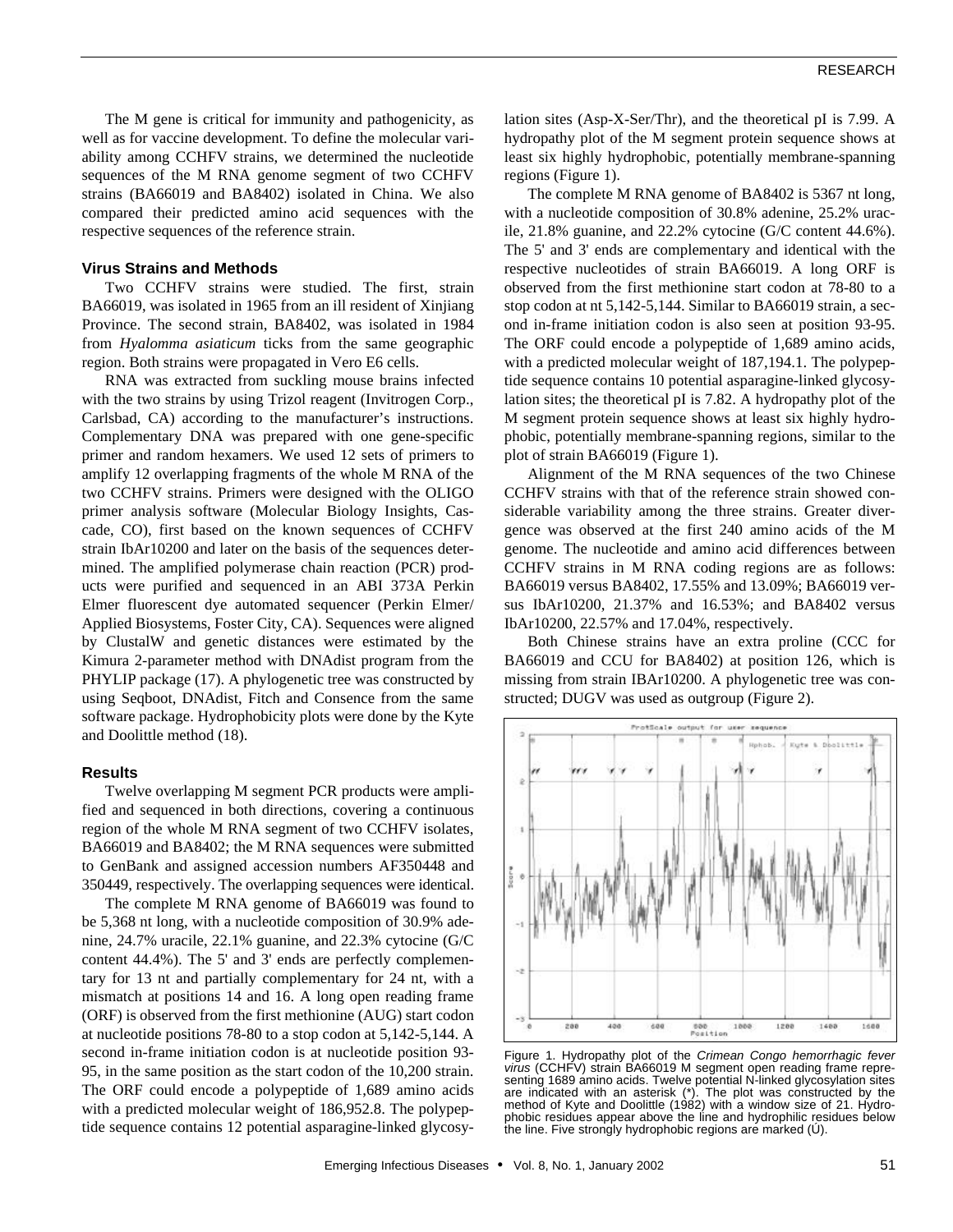#### RESEARCH



Figure 2. Phylogenetic tree based on 4,722 nt of the medium (M) RNA segment, including the two Chinese *Crimean Congo hemorrhagic fever virus* (CCHFV) strains BA66019 and BA8402 and the CCHFV strain IbAr10200, GenBank accession number U39455. *Dugbe virus* (DUGV) strain ArD44313, GenBank accession number M94133, was used as outgroup. Horizontal distances are proportional to nucleotide difference; vertical distances are for graphic display only. Bootstrap support (in %) is indicated at the respective branch.

### **Conclusion**

The full-length M RNA sequences from two CCHFV strains were determined, representing the first published genetic characterization of CCHFV M RNA segment. The two strains were isolated in the region of China most endemic for CCHF.

Phylogenetic analysis of S RNA sequences showed that at least three subtypes of CCHFV N protein are in circulation, with substantial genetic variability among them, as a divergence of approximately 20% was observed among the three major clusters. One cluster contains sequences from Iran and West Africa; a second cluster contains viruses from locations throughout Africa, Asia, and the Middle East; and a third cluster contains a single virus from Greece (strain AP92). In addition, no obvious correlation with geographic distribution or time of isolation was seen (15,16). We were unable to construct an informative phylogenetic tree with M RNA sequences, as there are only three complete CCHFV M RNA sequences. However, in the constructed tree, the two Chinese strains cluster together with strong bootstrap support (97%), differing from the Nigerian tick isolate. The considerable difference among the two Chinese strains and the IbAr10200 strain suggests that CCHF viruses comprise a genetically diverse group.

Prominent features of the M RNA segment are a high degree of divergence at the first part of the M genome, along with conservation of the middle and last regions and the 10-nt termini, which are conserved in all nairoviruses. In the S segment, a genetic difference of 3.3% was found between the Chinese BA66019 and BA8402 strains and a 15% difference between them and strain IbAr10200 (13). Estimation of the genetic distances of the M segment sequences after removal of the first 250 amino acids showed that the two Chinese strains differed from each other by 10% and from the IbAr10200 strain by 13%. The high degree of divergence of the first part of the genome (excluding the conserved termini) between the three strains indicates either that its function does not depend on a specific primary sequence, or, most probably, that the functional variability of these elements has no major impact on the CCHFV life cycle. Whether reassortment of RNA segments is a factor in CCHF epidemiology is not known.

The high degree of variability posed problems for the design of PCR and sequencing primers. First we designed primers based on the sequences of the reference strain, but new ones had to be designed on the basis of the Chinese sequences, as some differences in the genome led to annealing failure. Further M RNA sequences will help in determining the most conserved regions and subsequently the design of the most effective primers.

The nucleotide sequence and the coding strategy of the M RNA segment of DUGV have been determined (19). Comparison of the sequences of the three CCHFV and DUGV M segments showed that the M segment of DUGV is shorter than those of CCHFV. However, there is no evidence of truncation of the DUGV glycoprotein precursor, as observed at the N protein of DUGV. This N protein was found to be truncated relative to CCHFV and Hazara virus N proteins. This truncation may be a recent event in evolutionary terms, involving the mutation of an amino acid codon to a UGA stop codon (20). In estimating our results, we had in mind the first initiation codon, which is thought to have more favorable flanking sequences for initiation of protein synthesis, although use of leaky scanning mechanism could be the reason of initiation at the second AUG codon (21).

By analogy to other viruses of the *Bunyaviridae* family, the 1,689-amino acid product is supposed to be the precursor of the two glycoproteins, G1 and G2. Structural features may play a role in immunologic recognition of most important epitopes on the G1 and G2 proteins of these viruses. The positions of all 79 cysteine residues in both G1 and G2 proteins are conserved, suggesting that these two proteins are structurally similar. In addition, we observed that the glycosylation sites are conserved.

In conclusion, we determined the complete M RNA sequences of two CCHFV strains isolated in China. Additional complete genome sequences from human and tick CCHFV strains isolated in different parts of the world will help in iden-